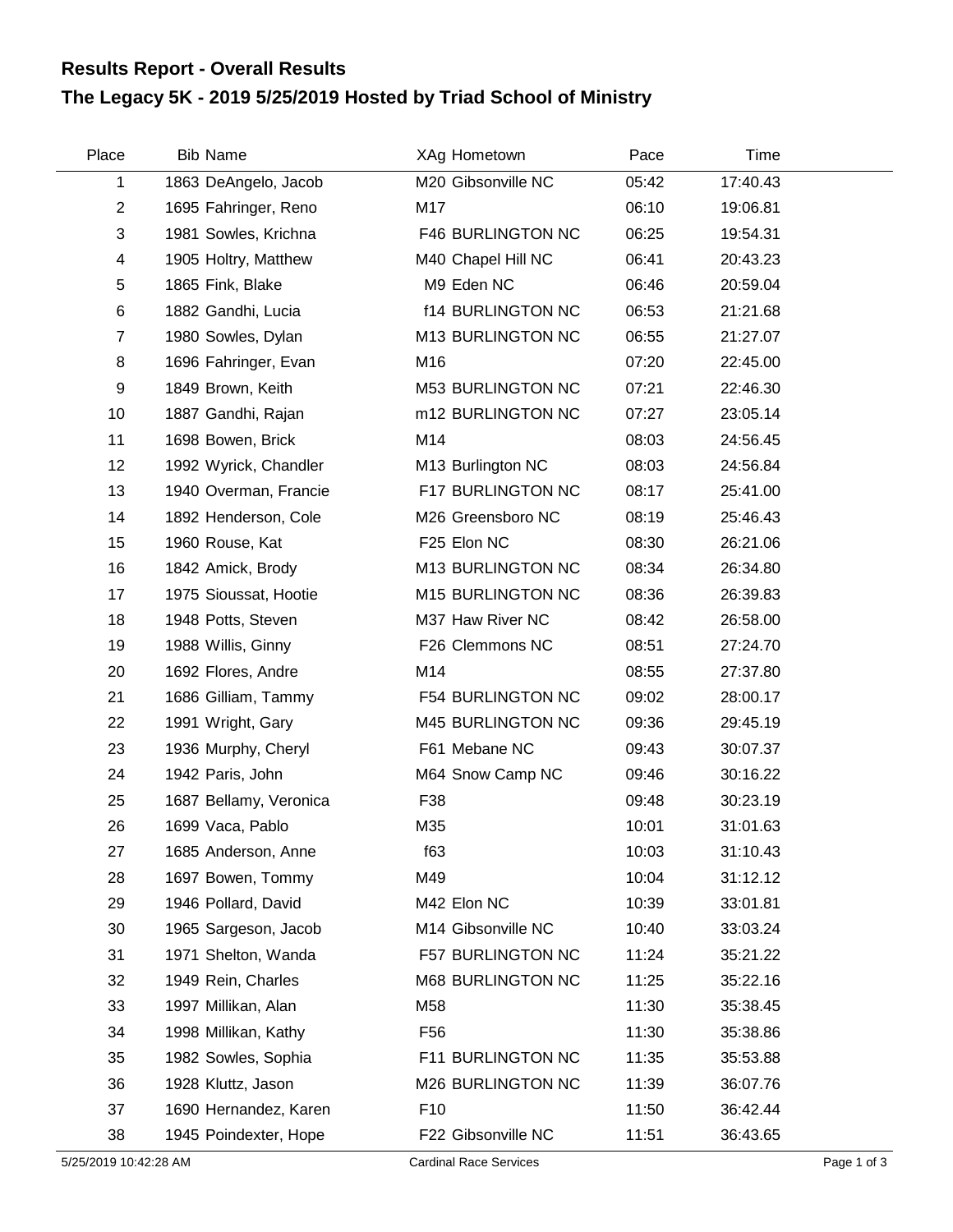| Place | <b>Bib Name</b>           |                 | XAg Hometown             | Pace  | Time     |  |
|-------|---------------------------|-----------------|--------------------------|-------|----------|--|
| 39    | 1924 Kellis, Regina       |                 | F39 Gibsonville NC       | 11:54 | 36:54.03 |  |
| 40    | 1977 Sioussat, Stuart     |                 | <b>M55 BURLINGTON NC</b> | 12:00 | 37:12.98 |  |
| 41    | 1951 Rich, Joanne         |                 | F46 GRAHAM NC            | 12:18 | 38:08.61 |  |
| 42    | 1987 Umerah, Mariea       |                 | F30 GRAHAM NC            | 12:40 | 39:16.02 |  |
| 43    | 1990 wright, austin       |                 | M30 Gibsonville NC       | 12:50 | 39:47.55 |  |
| 44    | 1898 Hodge, Raymond       |                 | M67 BURLINGTON NC        | 12:55 | 40:02.35 |  |
| 45    | 1985 Tobias, Bradley      |                 | M32 BURLINGTON NC        | 13:01 | 40:20.65 |  |
| 46    | 1947 Potts, Nichole       |                 | F35 Haw River NC         | 13:10 | 40:48.44 |  |
| 47    | 1688 Neal, Malaia         | F <sub>10</sub> |                          | 13:12 | 40:54.21 |  |
| 48    | 1919 Johnson, Angela      |                 | F46 Liberty NC           | 13:13 | 40:57.32 |  |
| 49    | 1995 Adams, Deja          | F <sub>20</sub> |                          | 13:27 | 41:42.91 |  |
| 50    | 1993 Jennings, Judy       | F <sub>50</sub> |                          | 13:44 | 42:33.90 |  |
| 51    | 1923 Johnson, Ruby        |                 | F49 Bahama NC            | 13:44 | 42:34.90 |  |
| 52    | 1694 Horner, Cameron      | M26             |                          | 14:14 | 44:08.81 |  |
| 53    | 1682 Henderson, Whitney   | F11             |                          | 14:15 | 44:10.19 |  |
| 54    | 1864 Erb, Carol           |                 | <b>F54 BURLINGTON NC</b> | 14:16 | 44:12.21 |  |
| 55    | 1996 DeAngelo, Chris      | M50             |                          | 14:21 | 44:30.06 |  |
| 56    | 1843 Atkins, Caroline     |                 | F19 Pleasant Garden N    | 14:30 | 44:56.23 |  |
| 57    | 1930 Laparra, Becky       |                 | F22 Greensboro NC        | 14:30 | 44:56.97 |  |
| 58    | 1921 Johnson, Lynnsey     |                 | F32 Liberty NC           | 14:59 | 46:26.98 |  |
| 59    | 1937 Oë -Leary, Christian |                 | M20 Gibsonville NC       | 15:16 | 47:18.58 |  |
| 60    | 1986 Tobias, Debra        |                 | F31 BURLINGTON NC        | 15:18 | 47:25.30 |  |
| 61    | 1920 JOHNSON, BILLY       |                 | M47 Liberty NC           | 15:44 | 48:45.42 |  |
| 62    | 1935 Miller, Laura        |                 | F47 Elon NC              | 15:50 | 49:05.73 |  |
| 63    | 1693 Venegas, Adriana     | F11             |                          | 15:55 | 49:20.47 |  |
| 64    | 1684 Henderson, Whitley   | F11             |                          | 15:56 | 49:22.49 |  |
| 65    | 1983 Taylor, Barbara      |                 | F49 Mebane NC            | 15:56 | 49:23.39 |  |
| 66    | 1944 Pike, Kaci           |                 | F32 BURLINGTON NC        | 16:51 | 52:15.23 |  |
| 67    | 1683 Bradfford, Christina | F31             |                          | 17:04 | 52:53.00 |  |
| 68    | 1846 Brafford, Tracey     |                 | F28 Burlington NC        | 17:09 | 53:10.30 |  |
| 69    | 1964 Sargeson, Bill       |                 | M50 Gibsonville NC       | 17:14 | 53:25.89 |  |
| 70    | 1931 Louw, Addie          |                 | F13 Elon NC              | 17:26 | 54:03.15 |  |
| 71    | 1700 Grattis, Selena      | F <sub>15</sub> |                          | 17:26 | 54:03.37 |  |
| 72    | 1994 Prier, Lynett        | F45             |                          | 17:36 | 54:32.94 |  |
| 73    | 1958 Roach, Caleb         |                 | M18 Elon NC              | 18:02 | 55:54.29 |  |
| 74    | 1929 Laparra, Abigail     |                 | F18 Elon NC              | 18:02 | 55:54.61 |  |
| 75    | 1689 Sweatt, Vivian       | F45             |                          | 18:03 | 55:56.58 |  |
| 76    | 1691 Sweett, Ashleigh     | F <sub>8</sub>  |                          | 18:05 | 56:02.56 |  |
| 77    | 1876 Fraine, Hannah       |                 | F16 Gibsonville NC       | 18:37 | 57:41.67 |  |
| 78    | 1943 Pearson, Nathaniel   |                 | M22 Whitsett NC          | 18:37 | 57:42.60 |  |
| 79    | 1877 Fraine, Kayla        |                 | F16 Gibsonville NC       | 18:37 | 57:42.96 |  |